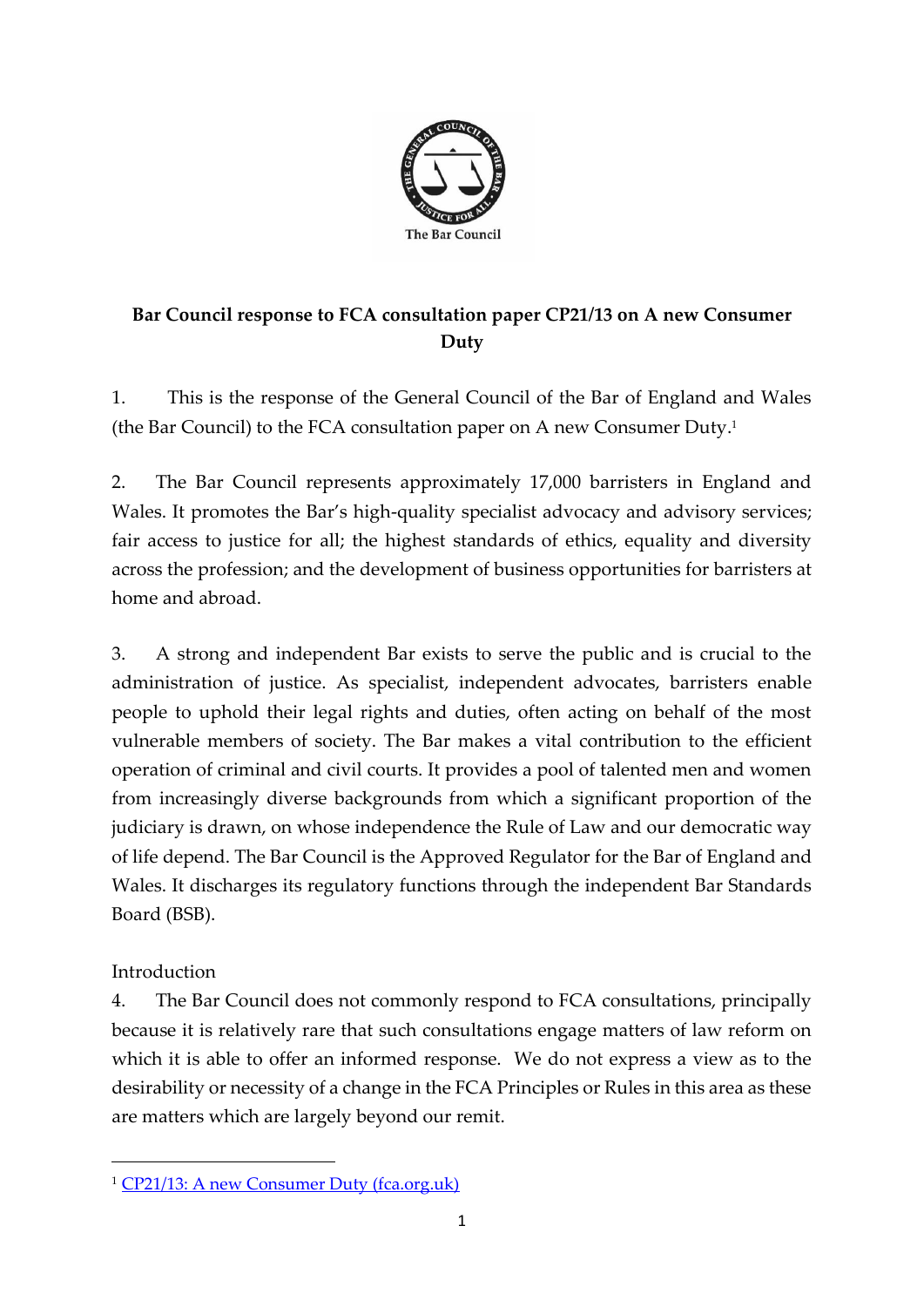5. However, we consider the Bar Council can provide assistance in relation to the issues arising from characterisation of the proposed duty as a "duty of care" and as to whether there should be a private right of action in relation to the same. This response is therefore limited to those two areas. We also make some comments about the extent to which the operation of the new duty may be retroactive.

## *A duty of care*

6. Question 12 askes the following: *Do you agree that what we have proposed amounts to a duty of care? If not, what further measures would be needed? Do you think it should be labelled as a duty of care, and might there be upsides or downsides in doing so?*

7. At paragraph 2.31 the Consultation Paper states that the proposals *meet the requirement of the Financial Services Act 2021 for us to consult on the level of care firms provide to consumers, including whether we should make general rules providing for a duty of care.* This is a reference to section 29(1) of the Act, which states *The Financial Conduct Authority must carry out a public consultation about whether it should make general rules providing that authorised persons owe a duty of care to consumers.* 

8. The Consultation Paper defines a duty of care in the following terms<sup>2</sup>: *What constitutes a 'duty of care' may have different meanings, and our existing rules already create different duties of care for firms. The generally accepted legal meaning of a duty of care is an obligation to exercise reasonable care and skill when providing a product or service and this is, for example, reflected in Principle 2's requirement that a firm must conduct its business with due skill, care and diligence* (paragraph 2.31).

9. Our key concern in this context is the need to ensure that the use of the language of duty of care does not obscure the true policy intention. For example, in the context of liability for negligence, the "generally accepted legal meaning" referred to above would not be an adequate description of the duty of care. The editors of *Clerk & Lindsell on Torts* express the concept in the following terms:

*The duty in negligence, therefore, is not simply a duty not to act carelessly; it is a duty not to inflict damage carelessly. Since damage is the gist of the action, what is meant by "duty of care situation" is that it has to be shown that the courts recognise as actionable the careless infliction* 

<sup>&</sup>lt;sup>2</sup> It is not defined in the Act.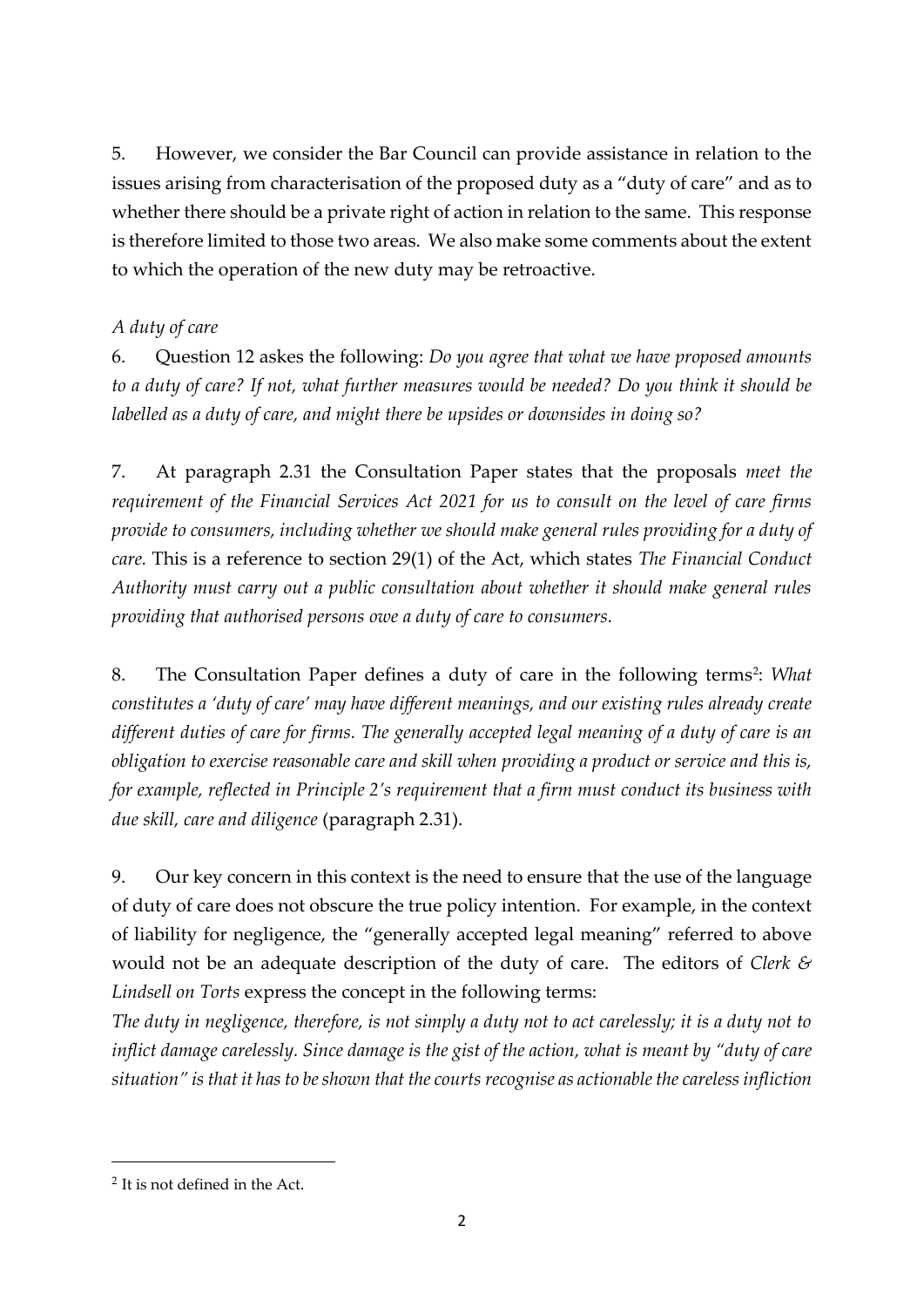*of the kind of damage of which the claimant complains, on the type of person to which he belongs, and by the type of person to which the defendant belongs.* (paragraph 7-07)

10. It is plainly not in the FCA's gift to extend the scope of negligence liability at common law – that is a matter for the Courts – but the terms in which a statutory obligation is described and the manner in which it "fits" within the regulatory structure plainly do matter. A Court is likely to take into account these factors in determining whether there is any liability in negligence (see, for example, the decision of the Court of Appeal in *CGL Group Ltd v Royal Bank of Scotland plc* [2018] 1 WLR 2137). Perhaps even more importantly, the way in which the FCA characterises the "duty" will influence those who may seek to litigate claims in due course. In the context of consumer lending, it may also have consequences for claims brought under ss. 140A-C of the Consumer Credit Act 1974 (the "unfair relationship" provisions). We would therefore suggest that it is vital that the FCA makes clear what its use of the phrase "duty of care" is intended to convey and, perhaps even more importantly, what it is not intended to convey.

11. We note that in one of the documents preceding the current consultation paper consideration was given to the pros and cons of creating a *statutory* duty of care, with (we presume) a concomitant right of action in tort for breach of that duty<sup>3</sup>, but as that does not appear to be a viable option<sup>4</sup> we do not express a view as to whether such a cause of action is necessary or desirable.

## *A private right of action*

12. The Consultation Paper asks the following questions about a private right of action ("PROA"):

*Q21: Do you have views on the PROA that are specific to the proposals for a Consumer Duty? Q22: To what extent would a future decision to provide, or not provide, a PROA for breaches of the Consumer Duty have an influence on your answers to the other questions in this consultation?*

<sup>&</sup>lt;sup>3</sup> [FS19/2: A duty of care and potential alternative approaches -](https://www.fca.org.uk/publication/feedback/fs19-02.pdf) summary of responses and next [steps](https://www.fca.org.uk/publication/feedback/fs19-02.pdf) at paragraphs 3.13-3.15.

<sup>4</sup> The Consultation Paper states, at paragraph 2.29: *We had previously considered, in FS19/02, some stakeholders' calls for a statutory duty. But, as we explained in that paper, we concluded that there were insufficient grounds for asking Parliament to make changes to primary legislation.*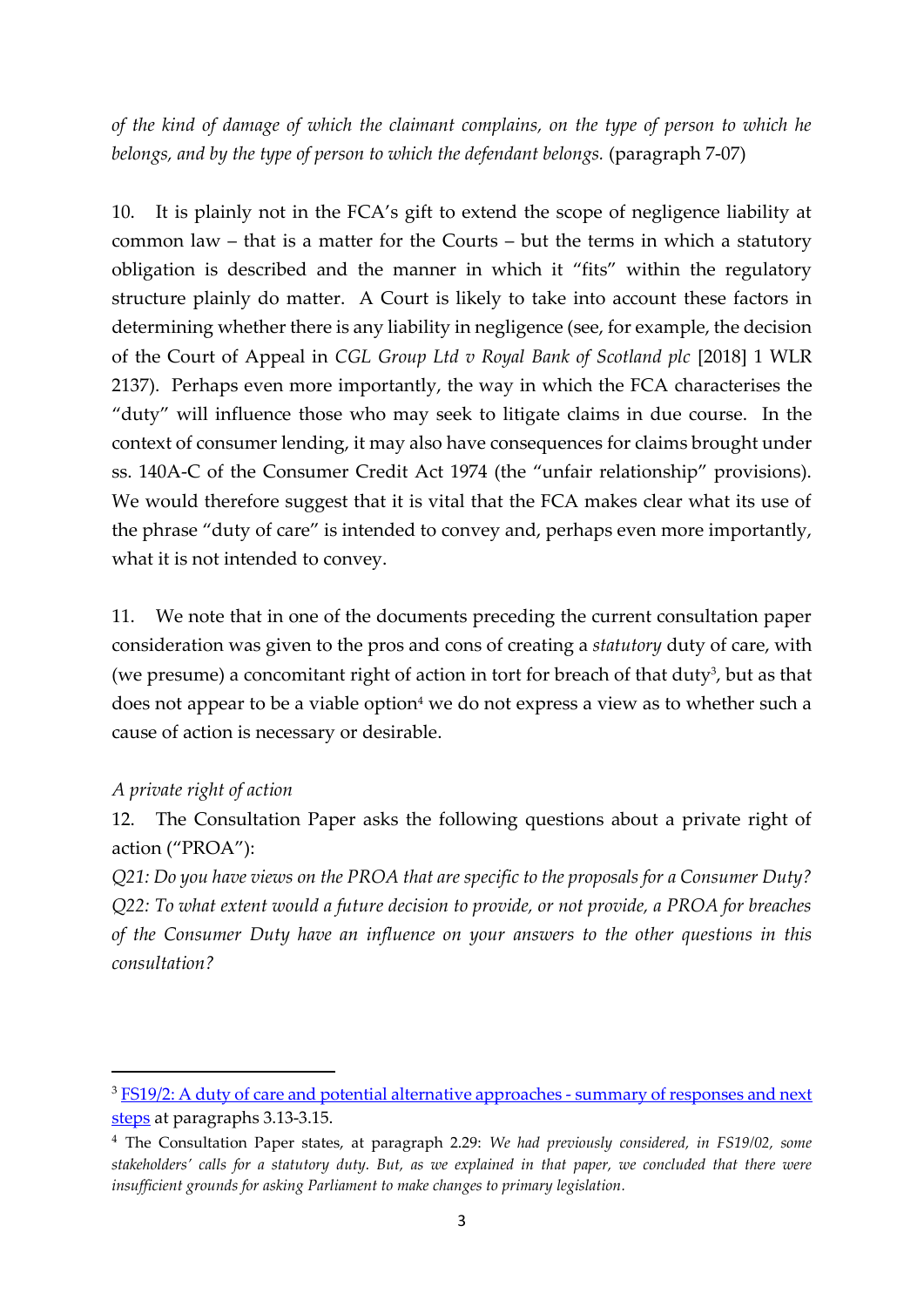13. Section 138D of the Financial Services & Markets Act 2000 provides a right of action to "private persons" for a breach of relevant FCA Rules. That cause of action is relatively well understood and could therefore provide for a PROA in relation to those aspects of the Consumer Duty which are reflected in applicable Rules. It would not provide a PROA for any aspect which was expressed by way of Principle<sup>5</sup>.

14. The proposed Consumer Duty is broad and outcome-focussed. It seems to us that a private right of action for breach of *any* aspect of that Duty will be similarly broad and loosely defined. In our view that is likely to be productive of litigation, and we consider that the fears expressed by some respondees to the previous FCA papers that it would create a risk of substantial claims management activity are soundly based. CMCs are, of course, now subject to FCA regulation, and therefore previous instances of poor practice may not be reflected in the future. However, it seems to us that a realistic evaluation of the desirability of a PROA, particularly one which goes beyond the current structure, has to include the possibility that it will be productive of litigation which may not provide good outcomes for consumers, or for those customers of regulated firms who may ultimately have to foot the bill for increased costs as a result.

**15.** The potentially uncertain scope of the Duty (and hence of any PROA) is also relevant in terms of the impact it may have on existing relationships between authorised firms and customers. We note that the Consultation Paper stresses that *the Consumer Duty would not* a*pply retrospectively to past business. Nor do we intend to judge practices with the benefit of hindsight* (paragraph 2.37(f)). However, the extent to which this masks an inherent complexity was made clear in the FCA webinar, in the course of which David Geale (Director of Retail Banking and Payments) made the following remarks:

*So the Consumer Duty applies to firm's future conduct. This does include thinking about the needs of existing customers and ensuring the future treatment of those existing customers is consistent with the Duty. But to be clear, it will not apply to past business, and we won't be judging firms with the benefit of hindsight. So it really is about that future treatment of customers. But as I say, that includes existing customers. So again, as I say, it will of course be relevant to you with your forward engagement with those consumers and with those customers…*

<sup>5</sup> Other than to the extent set out in the decision of Ouseley J in *Regina (British Bankers Association) v Financial Services Authority and another* [2011] EWHC 999 (Admin).